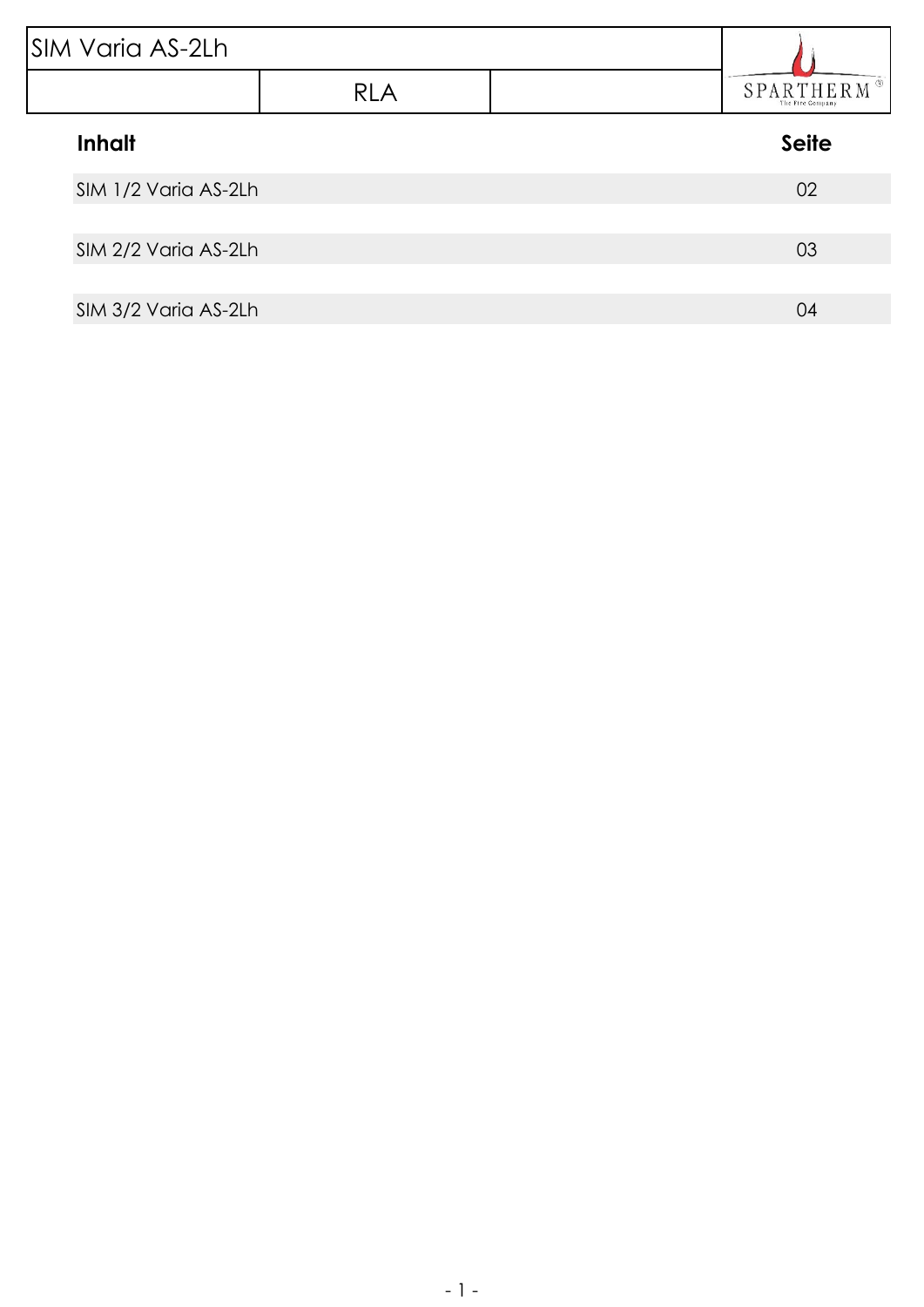<span id="page-1-0"></span>





| $\frac{1}{\text{minimum}}$ ~1:20                                                                                                                                                                                                                                                                                                                                                                                                                                                                                                                                                                                                                                                                                                                                                                                                                                                                                                                                         |                                                  |
|--------------------------------------------------------------------------------------------------------------------------------------------------------------------------------------------------------------------------------------------------------------------------------------------------------------------------------------------------------------------------------------------------------------------------------------------------------------------------------------------------------------------------------------------------------------------------------------------------------------------------------------------------------------------------------------------------------------------------------------------------------------------------------------------------------------------------------------------------------------------------------------------------------------------------------------------------------------------------|--------------------------------------------------|
| Alle Abbildungen und Zeichnungen sind urheberrechtlich geschützt. Verwertung oder Veröffentlichung, guch einzelner Detgils, nur mit unserer Genehmigung, Technische Änderungen und Irrtümer vorbehalten.                                                                                                                                                                                                                                                                                                                                                                                                                                                                                                                                                                                                                                                                                                                                                                 | *optional                                        |
| All representations and drawings are protected by applicable copyright laws. Utilisation or publication, including individual details, only with our written approval. Technical data subject to change. Errors and omissions                                                                                                                                                                                                                                                                                                                                                                                                                                                                                                                                                                                                                                                                                                                                            | *optional                                        |
| excepted.<br>Les illustrations et les dessins sont tous protégés par des droit d'auteur. Toute utilisation ou publication, y compris de détails individuels, nécessite notre autorisation. Sous réserve de modifications techniques et d'er<br>Tutte le immagini e tutti i disegni sono protetti da diritto d'autore. L'uso o la pubblicazione, anche di dettagli singoli, necessitano della nostra autorizzazione. Con riserva di modifiche tecniche e errori.<br>Todas las ilustaciones y todos los dibuios están protegidos por derechos de propiedad intelectual. Solo se permite el uso o la publicación, incluso de detalles particulares, con nuestra autorización, Reservado el<br>derecho a realizar modificaciones técnicas y correcciones de errores.<br>Alle afbeeldingen en tekeningen zijn autersrechtelijk beschermd. Gebruik of publicatie, ook van aparte gegevens, alleen met onze toelating. Technische wijzigingen en mogelijke fouten voorbehouden. | *option<br>*opzionale<br>*opcional<br>*optionele |
| Wszystkie grafiki i rysunki chronione są prawem autorskim. Wykorzystywanie lub publikowanie, również pojedynczych szczegółów, wyłącznie za naszą zgodą. Zastrzegamy sobie prawo do zmian technicznych i pomyłek.                                                                                                                                                                                                                                                                                                                                                                                                                                                                                                                                                                                                                                                                                                                                                         | *opcjonalny                                      |
| Все рисунки и чертежи защищены авторским правом Использование или публикация, в том числе отдельных фратментов, только с нашего разрешения. Возможны технические изменения и ошибки.                                                                                                                                                                                                                                                                                                                                                                                                                                                                                                                                                                                                                                                                                                                                                                                     | *опционально                                     |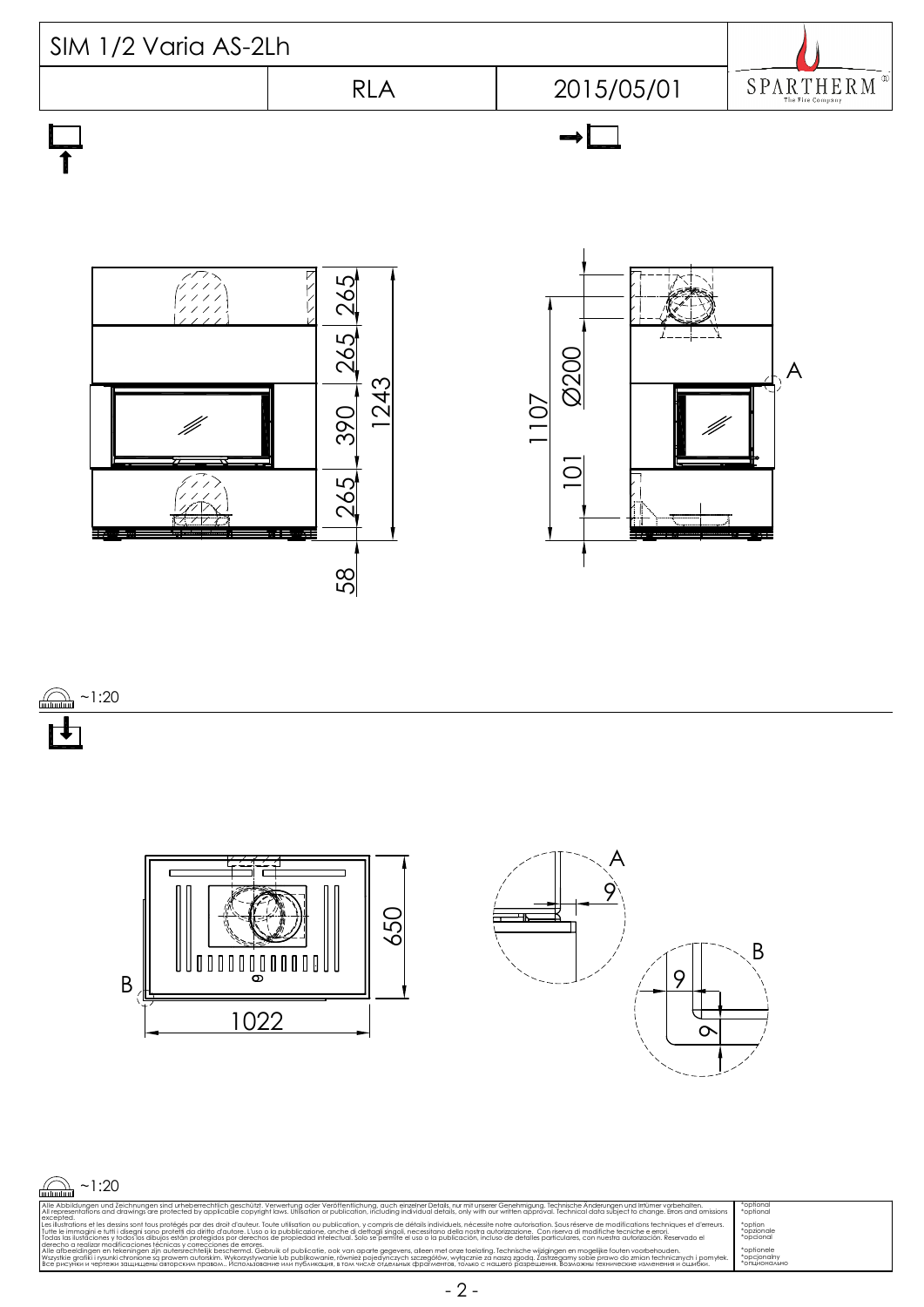<span id="page-2-0"></span>

 $\sum_{n=1}^{\infty}$  ~1:20



| $\frac{1}{20}$ ~1:20                                                                                                                                                                                                                                                                                                                                                                                                                                                                                                                                                                                                                                                                                                                                                                                                                                                                                                                                                                                                                                                                                                                                                                                                                                                                                                                                                                 |                                                                                 |
|--------------------------------------------------------------------------------------------------------------------------------------------------------------------------------------------------------------------------------------------------------------------------------------------------------------------------------------------------------------------------------------------------------------------------------------------------------------------------------------------------------------------------------------------------------------------------------------------------------------------------------------------------------------------------------------------------------------------------------------------------------------------------------------------------------------------------------------------------------------------------------------------------------------------------------------------------------------------------------------------------------------------------------------------------------------------------------------------------------------------------------------------------------------------------------------------------------------------------------------------------------------------------------------------------------------------------------------------------------------------------------------|---------------------------------------------------------------------------------|
| Alle Abbildungen und Zeichnungen sind urheberrechtlich geschützt. Verwertung oder Veröffentlichung, auch einzelner Details, nur mit unserer Genehmigung. Technische Änderungen und Irrtümer vorbehalten.<br>All representations and drawings are protected by applicable copyright laws. Utilisation or publication, including individual details, only with our written approval. Technical data subject to change. Errors and omissions                                                                                                                                                                                                                                                                                                                                                                                                                                                                                                                                                                                                                                                                                                                                                                                                                                                                                                                                            | *optional<br>*optional                                                          |
| excepted.<br>Les illustrations et les dessins sont tous protégés par des droit d'auteur. Toute utilisation ou publication, y compris de détails individuels, nécessite notre autorisation. Sous réserve de modifications techniques et d'er<br>Tutte le immagini e tutti i disegni sono protetti da diritto d'autore. L'uso o la pubblicazione, anche di dettagli singoli, necessitano della nostra autorizzazione. Con riserva di modifiche tecniche e errori.<br>Todas las ilustaciones y todos los dibuios están protegidos por derechos de propiedad intelectual. Solo se permite el uso o la publicación, incluso de detalles particulares, con nuestra autorización, Reservado el<br>derecho a realizar modificaciones técnicas y correcciones de errores.<br>Alle afbeeldingen en tekeningen zijn autersrechtelijk beschermd. Gebruik of publicatie, ook van aparte gegevens, alleen met onze toelating. Technische wijzigingen en mogelijke fouten voorbehouden.<br>Wszystkie grafiki i rysunki chronione są prawem autorskim. Wykorzystywanie lub publikowanie, również pojedynczych szczegółów, wyłącznie za naszą zgodą. Zastrzegamy sobie prawo do zmian technicznych i pomytek.<br>Все рисунки и чертежи защищены авторским правом Использование или публикация, в том числе отдельных фрагментов, только с нашего разрешения. Возможны технические изменения и ошибки, | *option<br>*opzionale<br>*opcional<br>*optionele<br>*opcjonalny<br>*опционально |